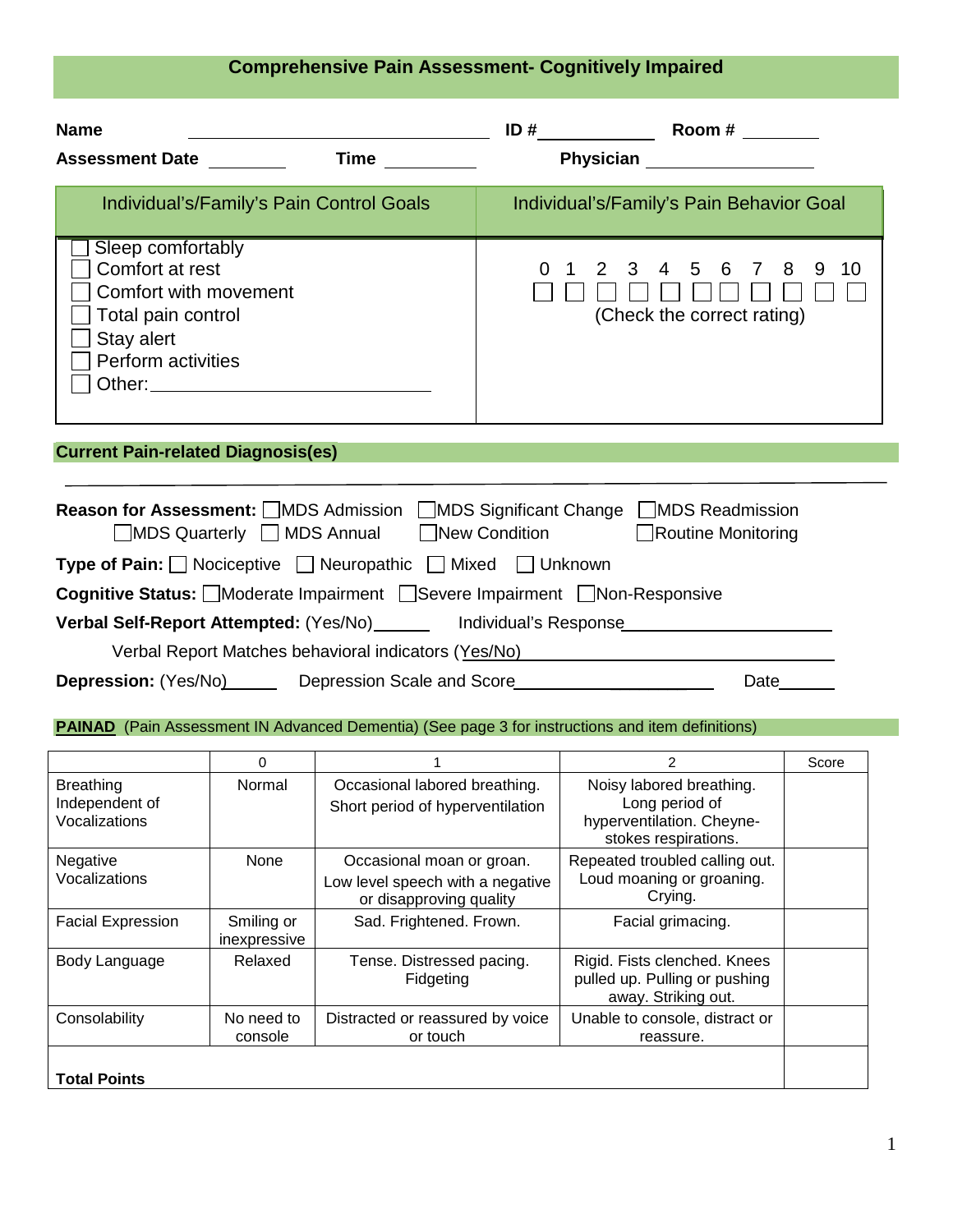| <b>Additional Individual Pain Behaviors-PACSLAC (See page 5)</b>                                                                                                                                                               |  |  |  |  |
|--------------------------------------------------------------------------------------------------------------------------------------------------------------------------------------------------------------------------------|--|--|--|--|
|                                                                                                                                                                                                                                |  |  |  |  |
|                                                                                                                                                                                                                                |  |  |  |  |
|                                                                                                                                                                                                                                |  |  |  |  |
| <b>Effects of Pain:</b> Check each area below that is affected by pain                                                                                                                                                         |  |  |  |  |
|                                                                                                                                                                                                                                |  |  |  |  |
| JAccompanying Symptoms (e.g., nausea) □Sleep Disturbance<br>Appetite Change<br>Physical Activity Change   Mood/Behavior   Concentration<br><b>Relationship with Others</b><br>□Unknown □Other (describe)                       |  |  |  |  |
| Location: Mark the areas of known pain.                                                                                                                                                                                        |  |  |  |  |
| O Aching<br>/ Burning<br>Righ<br># Cramping<br>Right<br>Left<br>Right<br>$=$ Crushing<br>$\blacklozenge$ Dull<br>* Numbness<br>+ Pins/needles<br>$\bullet$ Sharp<br>$\bigvee$ Stabbing<br>↑ Throbbing                          |  |  |  |  |
| <b>History of Pain</b>                                                                                                                                                                                                         |  |  |  |  |
| <b>Onset of Pain:</b> New (last 7 days) Recent (last 3 mos.) More distant (> 3 mos.) Unknown                                                                                                                                   |  |  |  |  |
| <b>Frequency of Pain:</b> Constant Frequent Infrequent ID Unknown                                                                                                                                                              |  |  |  |  |
| <b>Change in Pattern of Pain:</b> Has pain changed in description or intensity inlast 7 days? $\Box$ Yes $\Box$ No<br>Unknown If yes, describe the change:                                                                     |  |  |  |  |
| What Relieves the Pain: <b>Cold IHeat IExercise IEating IOpioids</b> Non-Opioid meds IMassage<br>]Relaxation □Rest □Repositioning □Distraction □Unknown □Other, describe: _____________                                        |  |  |  |  |
|                                                                                                                                                                                                                                |  |  |  |  |
| ,我们也不会有什么。""我们的人,我们也不会有什么?""我们的人,我们也不会有什么?""我们的人,我们也不会有什么?""我们的人,我们也不会有什么?""我们的人<br><b>Plan for Addressing Pain</b>                                                                                                            |  |  |  |  |
| $\Box$ Initiate pain management flow sheet $\Box$ Call prescriber $\Box$ Refer to pain team $\Box$ Medications                                                                                                                 |  |  |  |  |
| □Non-med intervention □Rehab referral (PT, OT, ST) □Spiritual counseling                                                                                                                                                       |  |  |  |  |
| Staff education/communication Other Communication and Communication of Communication and Communication and Communication and Communication and Communication and Communication and Communication and Communication and Communi |  |  |  |  |
|                                                                                                                                                                                                                                |  |  |  |  |
| a sa bandar a ta 1970 a ta 1970 a ta 1970 a ta 1970 a ta 1970 a ta 1970 a ta 1970 a ta 1970 a ta 1970 a ta 197                                                                                                                 |  |  |  |  |
| ,我们也不会有什么。""我们的人,我们也不会有什么?""我们的人,我们也不会有什么?""我们的人,我们也不会有什么?""我们的人,我们也不会有什么?""我们的人                                                                                                                                               |  |  |  |  |
|                                                                                                                                                                                                                                |  |  |  |  |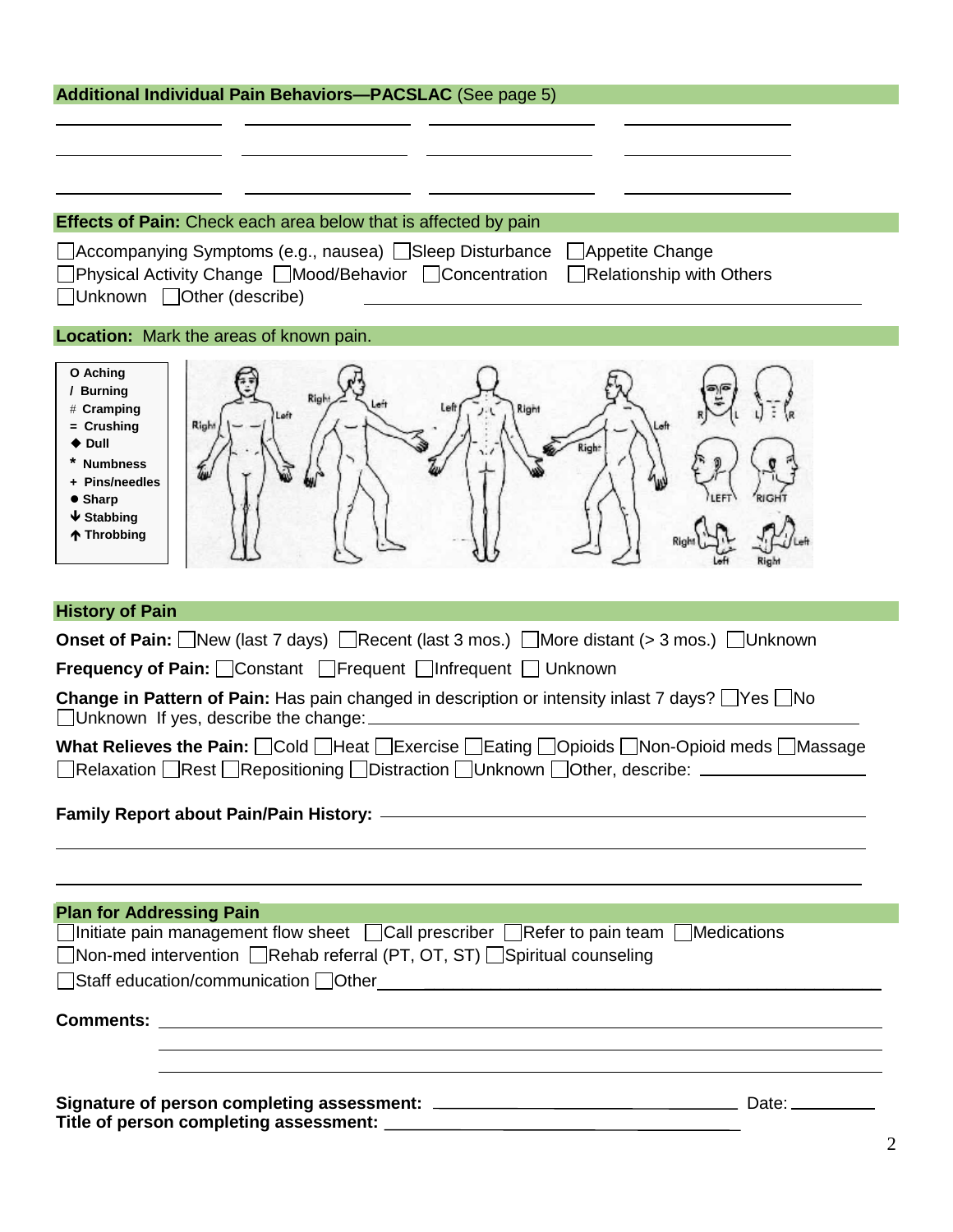### **Instructions for Using PAINAD**

Behavioral Observations for the non-verbal are used for the resident with a moderate to severe cognitive impairment. Score each category from 0-2. Add category scores to determine total score. Other Instructions:

1) make ratings while observing the resident for 3-5 minutes during ADL, such as bathing, transfer, dressing;

2) base evaluation on several or repeated assessments rather than relying on a single assessment.

#### **PAINAD Item Definitions Breathing**

1. *Normal breathing* is characterized by effortless, quiet, rhythmic (smooth) respirations.

2. *Occasional labored breathing* is characterized by episodic bursts of harsh, difficult or wearing respirations.

3. *Short period of hyperventilation* is characterized by intervals of rapid, deep breaths lasting a short period of time.

4. *Noisy labored breathing* is characterized by negative sounding respirations on inspiration or expiration. There may be loud, gurgling, wheezing. They appear strenuous or wearing.

5. *Long period of hyperventilation* is characterized by an excessive rate and depth of respirations lasting a considerable time.

6. *Cheyne-Stokes respirations* are characterized by rhythmic waxing and waning of breathing from very deep to shallow respirations with periods of apnea (cessation of breathing).

### **Negative Vocalization**

1. *None* is characterized by speech or vocalization that has a neutral or pleasant quality.

2. *Occasional moan or groan* is characterized by mournful or murmuring sounds, wails or laments. Groaning is characterized by louder than usual inarticulate involuntary sounds, often abruptly beginning and ending.

3. *Low level speech with a negative or disapproving quality* is characterized by muttering, mumbling, whining, grumbling, or swearing in a low volume with a complaining, sarcastic or caustic tone.

4. *Repeated troubled calling out* is characterized by phrases or words being used over and over in a tone that suggests anxiety, uneasiness, or distress.

5. *Loud moaning or groaning* is characterized by mournful or murmuring sounds, wails or laments in much louder than usual volume. Loud groaning is characterized by louder than usual inarticulate involuntary sounds, often abruptly beginning and ending.

6. *Crying* is characterized by an utterance of emotion accompanied by tears. There may be sobbing or quiet weeping.

## **Facial Expression**

1. *Smiling or inexpressive.* Smiling is characterized by upturned corners of the mouth, brightening of the eyes and a look of pleasure or contentment. Inexpressive refers to a neutral, at ease, relaxed, or blank look.

2. *Sad* is characterized by an unhappy, lonesome, sorrowful, or dejected look. There may be tears in the eyes. 3. *Frightened* is characterized by a look of fear, alarm or heightened anxiety. Eyes appear wide open.

4. *Frown* is characterized by a downward turn of the corners of the mouth. Increased facial wrinkling in the forehead and around the mouth may appear.

5. *Facial grimacing* is characterized by a distorted, distressed look. The brow is more wrinkled as is the area around the mouth. Eyes may be squeezed shut.

## **Body Language**

1. *Relaxed* is characterized by a calm, restful, mellow appearance. The person seems to be taking it easy.

2. *Tense* is characterized by a strained, apprehensive or worried appearance. The jaw may be clenched. (exclude any contractures)

3. *Distressed pacing* is characterized by activity that seems unsettled. There may be a fearful, worried, or disturbed element present. The rate may be faster or slower.

4. *Fidgeting* is characterized by restless movement. Squirming about or wiggling in the chair may occur. The person might be hitching a chair across the room. Repetitive touching, tugging or rubbing body parts can also be observed.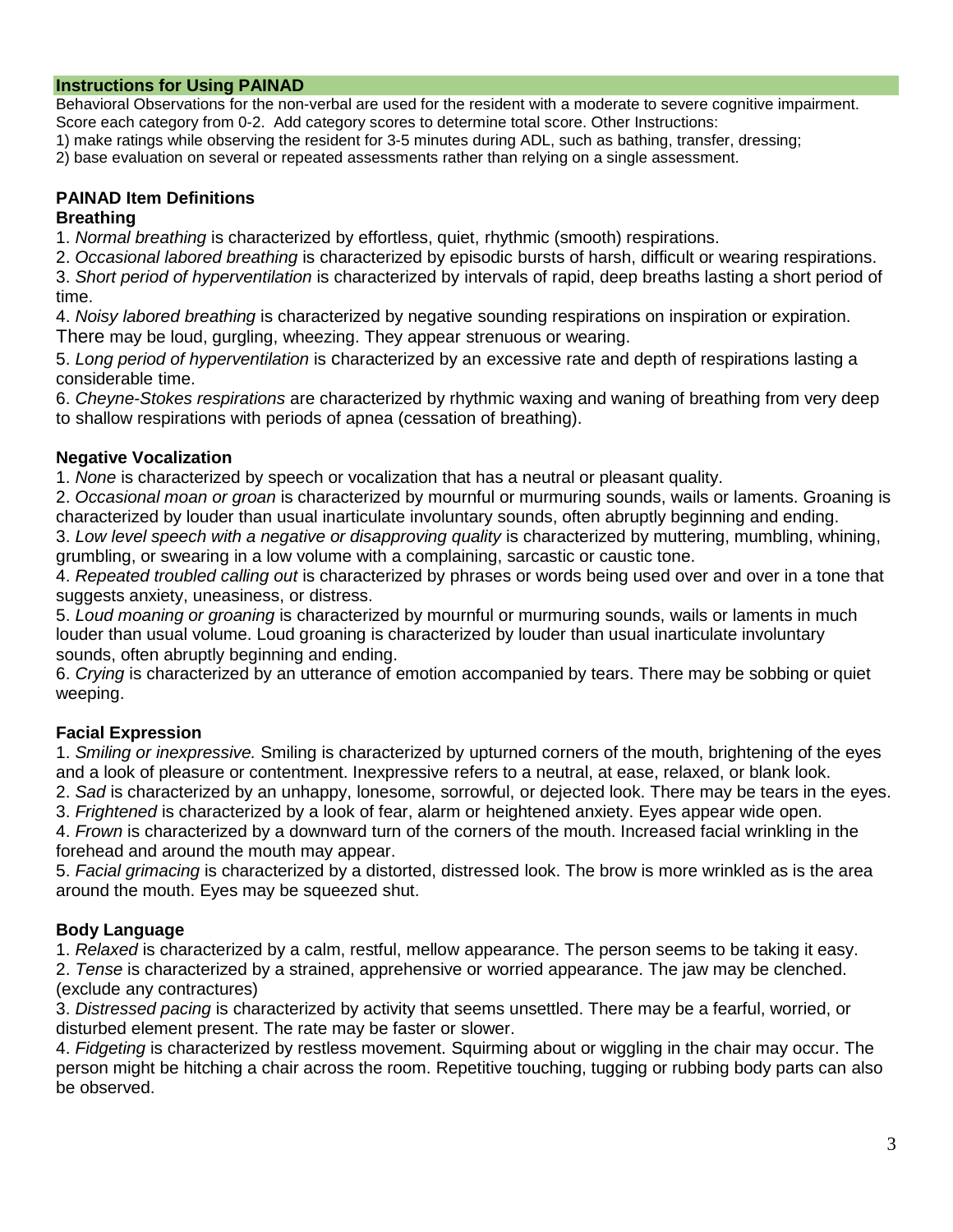5. *Rigid* is characterized by stiffening of the body. The arms and/or legs are tight and inflexible. The trunk may appear straight and unyielding. (exclude any contractures)

6. *Fists clenched* is characterized by tightly closed hands. They may be opened and closed repeatedly or held tightly shut.

7. *Knees pulled up* is characterized by flexing the legs and drawing the knees up toward the chest. An overall troubled appearance. (exclude any contractures)

8. *Pulling or pushing away* is characterized by resistiveness upon approach or to care. The person is trying to escape by yanking or wrenching him or herself free or shoving you away.

9. *Striking out* is characterized by hitting, kicking, grabbing, punching, biting, or other form of personal assault.

### **Consolability**

1. *No need to console* is characterized by a sense of well being. The person appears content.

2. *Distracted or reassured by voice or touch* is characterized by a disruption in the behavior when the person is spoken to or touched. The behavior stops during the period of interaction with no indication that the person is at all distressed.

3. *Unable to console, distract or reassure* is characterized by the inability to sooth the person or stop a behavior with words or actions. No amount of comforting, verbal or physical, will alleviate the behavior.